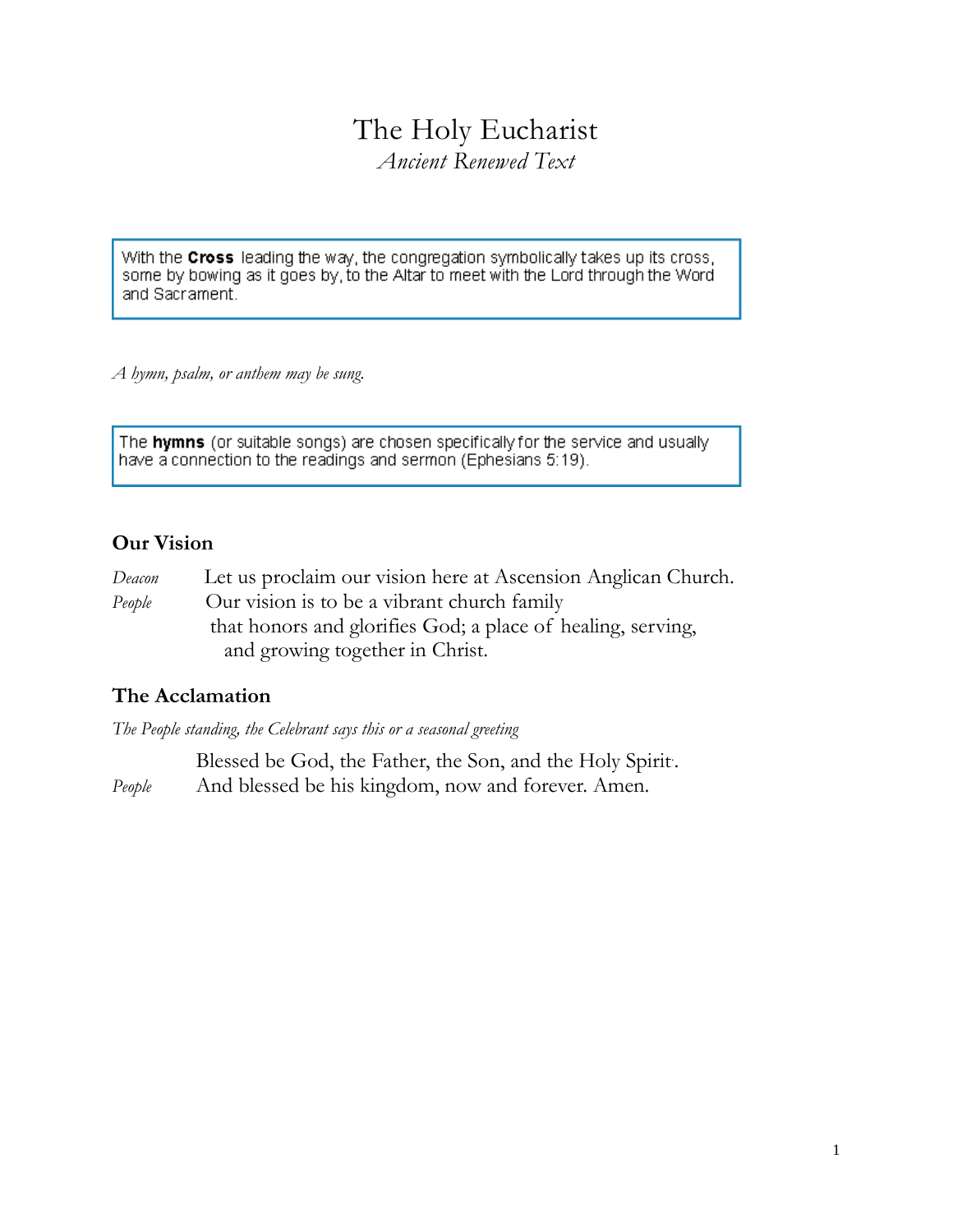The Collect for Purity begins our worship by asking God to bring our hearts into the light and expose everything that is keeping us from offering ourselves wholly to Him. Nothing is hidden from God. He knows all our secret failings, our pain, sorrow, and desires, and invites us to come to Him in worship.

# **The Collect for Purity**

*The Celebrant prays (and the People may be invited to join)*

Almighty God, to you all hearts are open, all desires known, and from you no secrets are hid: Cleanse the thoughts of our hearts by the inspiration of your Holy Spirit, that we may perfectly love you, and worthily magnify your holy Name; through Christ our Lord. Amen.

# **The Summary of the Law**

*The Celebrant then reads the Summary of the Law.* 

Jesus said: You shall love the Lord your God with all your heart and with all your soul and with all your mind. This is the great and first commandment. And a second is like it: You shall love your neighbor as yourself. On these two commandments depend all the Law and the Prophets. *Matthew 22:37-40*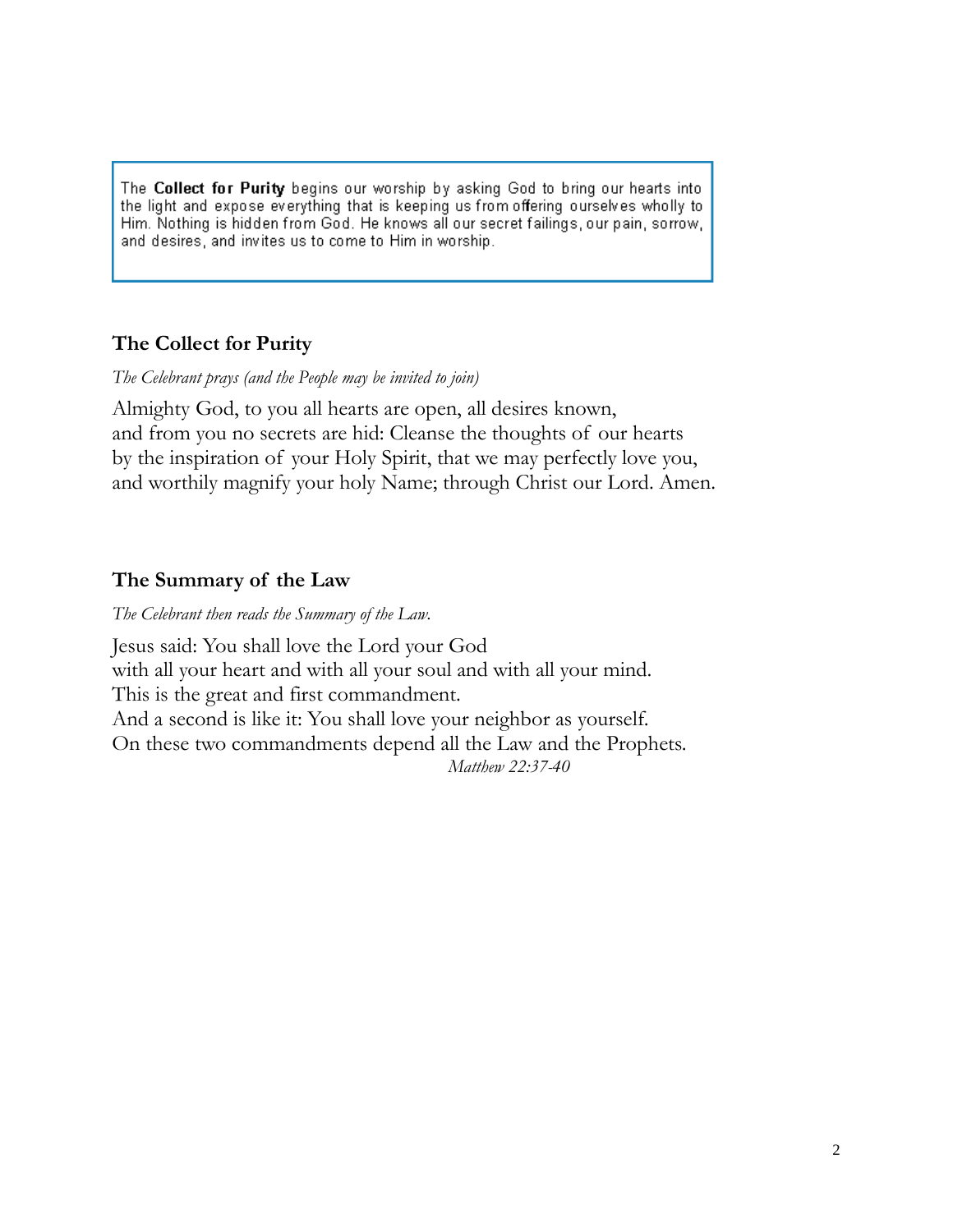The Gloria - Rich in Scripture and theology, the Gloria takes us back to the night of Christ's birth as we join the angels in praise.

Our worship is centered on the One our Heavenly Father sent to take away the sin of the world, who now reigns in glory and who intercedes for us.

Through Chri

st, we are fully accepted and made to be children of God.

Just as we are reminded of Jesus' incarnation in the angels' song, so we are also reminded that Jesus is in our midst as He promised to be where "two or three are gathered together in My name" (Matthew 18:20).

#### **Gloria in Excelsis**

#### **The Gloria or some other song of praise may be sung or said, all standing.**

Glory to God in the highest, and peace to his people on earth. Lord God, heavenly King, almighty God and Father, we worship you, we give you thanks, we praise you for your glory. Lord Jesus Christ, only Son of the Father, Lord God, Lamb of God, you take away the sin of the world: have mercy on us; you are seated at the right hand of the Father: receive our prayer. For you alone are the Holy One, you alone are the Lord, you alone are the Most High, Jesus Christ, with the Holy Spirit, in the glory of God the Father. Amen.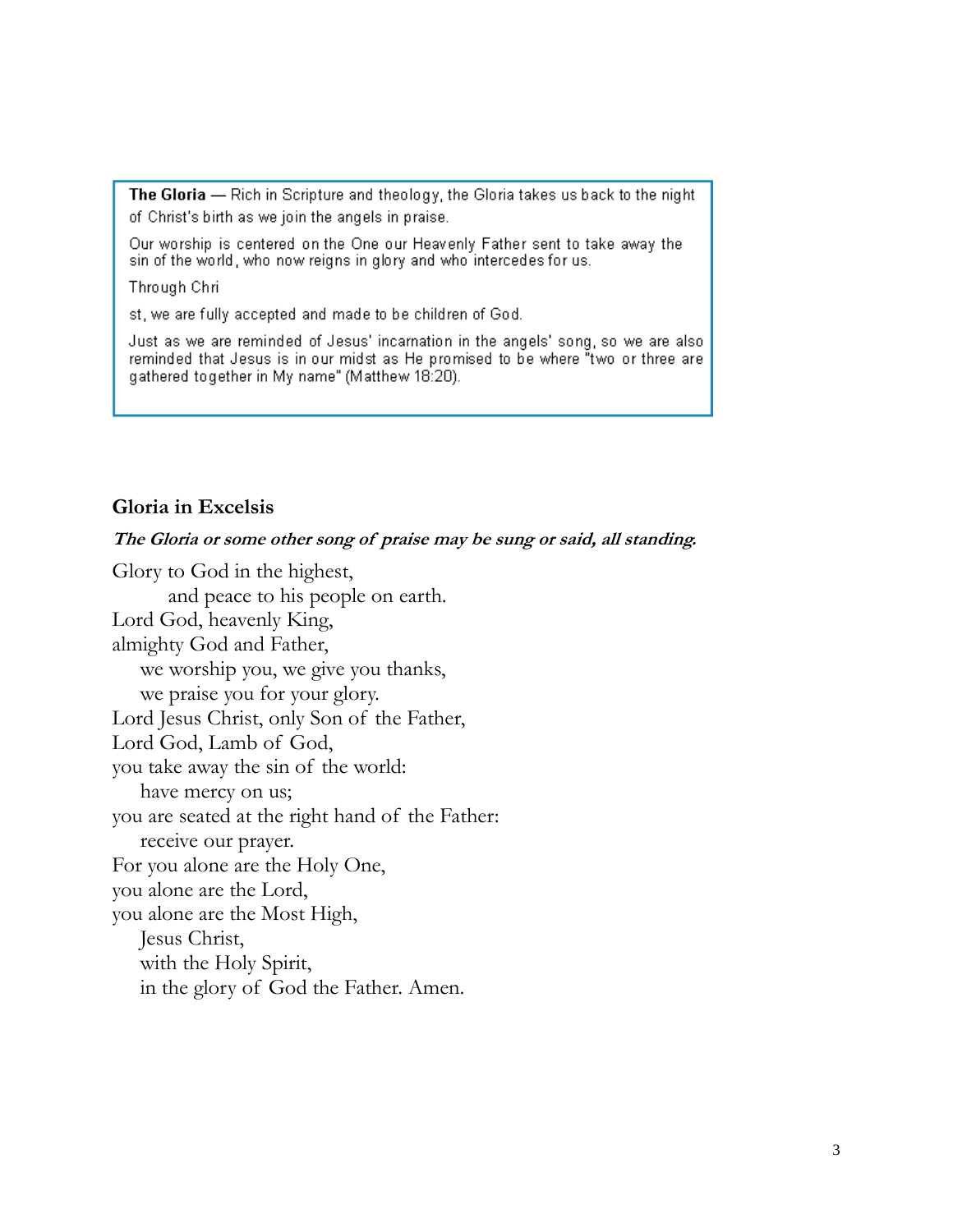The Collect (pronounced COL-lect) is a prayer appointed for each Sunday or Holy Day that usually draws on the theme for the season or the readings for the day. "Collect" comes from the Latin word for "assembly" and is a prayer that sums up, or collects, our individual prayers.

## **The Collect of the Day**

*Celebrant* The Lord be with you.

*People* And with your spirit.

*Celebrant* Let us pray.

*The Celebrant prays the Collect. When concluded, the people respond praying*

*People* Amen.

The Lessons - The reading of Scripture is of great importance in Christian worship (1 Timothy 4:13). The Old Testament pattern of worship begins with God speaking to His people, and His people responding with faithful obedience.

We respond to readings by saying "Thanks be to God." This is an affirmation that we heard God's Word and are thankful that He loves us enough to speak to us.

The lessons from the Old Testament, Psalm, and New Testament are read by lay people (those not ordained).

## **The Lessons**

First & Second Readings

*Reader* A reading from the book of \_\_\_\_\_\_\_.

*Reader* The Word of the Lord.

*People* Thanks be to God.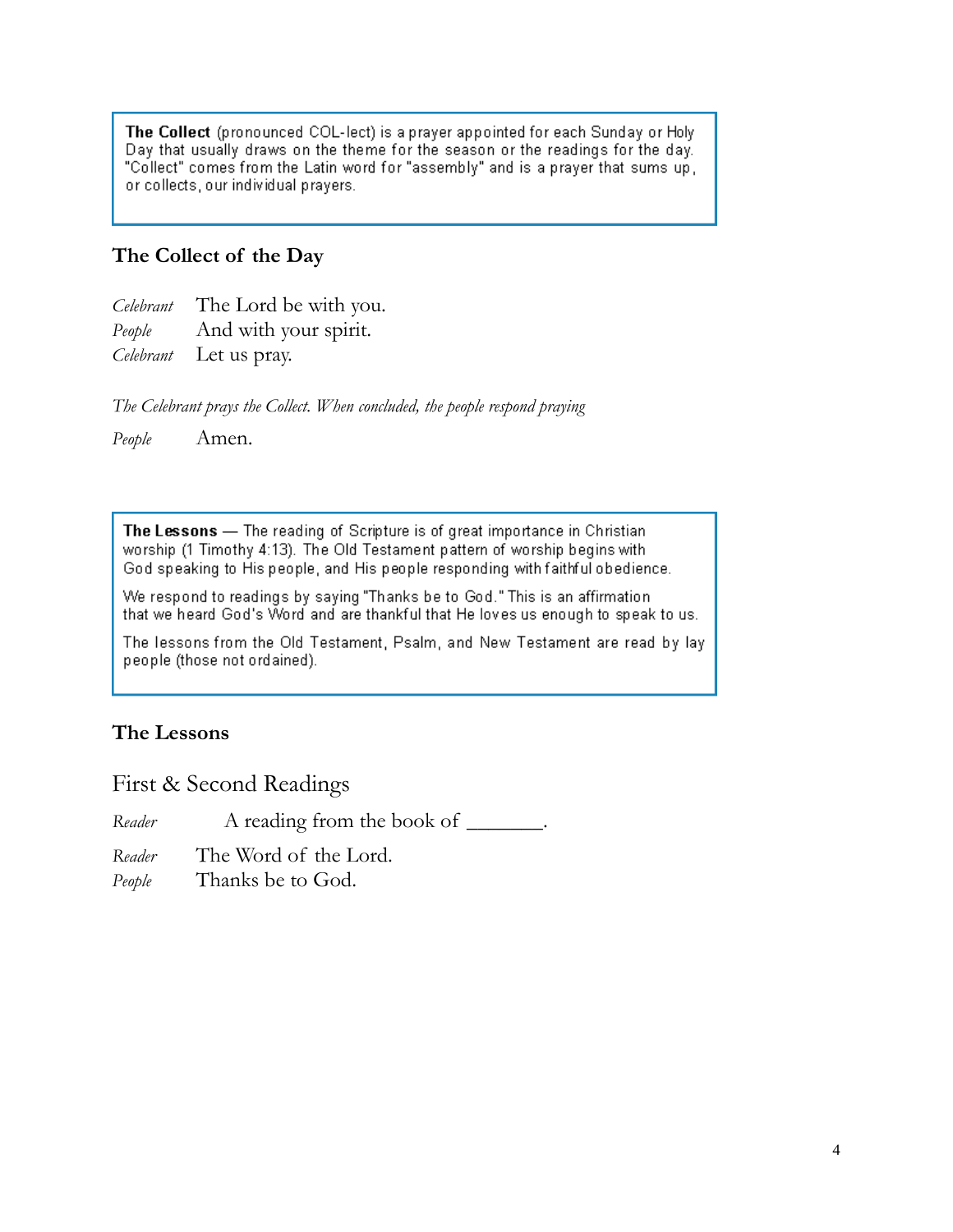## Psalm

*Reader* The Psalm appointed is \_\_\_\_\_\_\_\_\_.

*At the end of the Psalms is sung or said*

*People* Glory be to the Father, and to the Son, and to the Holy Spirit. As it was in the beginning, is now, and ever shall be world without end. Amen

The Gospel is read in the midst of the congregation to remind us that the Word became flesh and dwelt among us (John 1:14). Here we are invited to hear Jesus' words and follow Him, in the same manner as the original crowds who first heard Him speak.

+ Many people use their thumb to make the sign of the Cross on their forehead, lips and heart, asking God's Word to be in their mind, on their lips, and in their heart.

# The Gospel

*All standing, the Deacon or Minister appointed reads the Gospel, first saying*

The Holy Gospel of our Lord Jesus Christ according to \_\_\_\_\_\_\_\_\_. *People* Glory to you, Lord Christ.

*After the Gospel, the Reader says*

The Gospel of the Lord. People Praise to you, Lord Christ.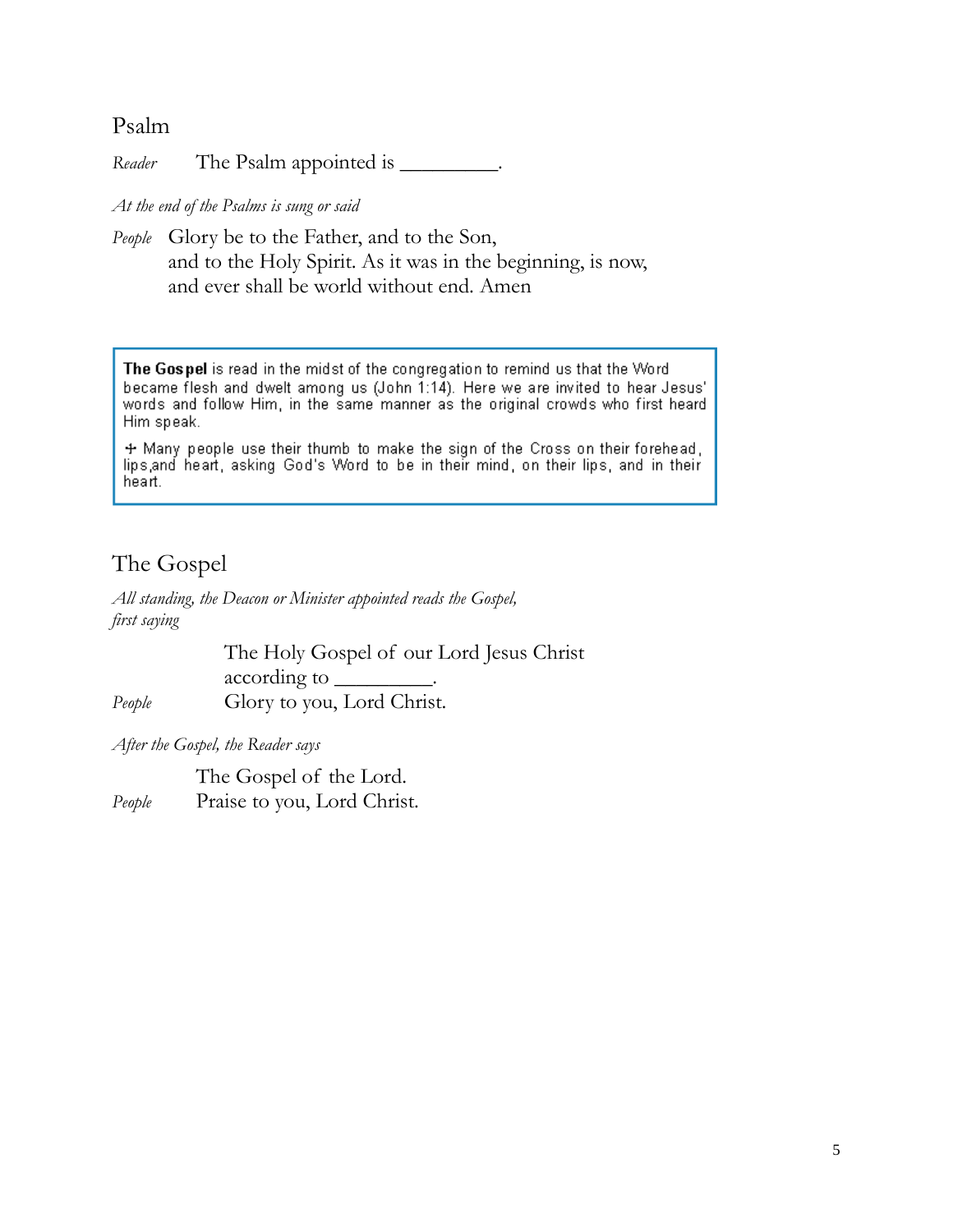The Sermon - The primary purpose of the sermon is to shed light on the Word of God which was just read and to see how God's Word speaks to us today.

#### **The Sermon**

The Creed - After the sermon, we begin our response of faithful obedience to God's Word by proclaiming the historic faith of the Church.

The Nicene Creed was formulated at the Council of Nicea in 325 AD and contains the essential and non-negotiable tenets of the Christian faith. As"we" proclaim this faith, we do so not alone but with the whole Church.

By proclaiming our faith after hearing God's Word, we are also affirming our decision to faithfully and obediently follow as disciples of Jesus Christ. This is the faith that was "once for all delivered to the saints" (Jude 1:3).

At the words "was incarnate from the Holy Spirit and the Virgin Mary, and was made man" as a sign of respect and humility it is customary to bow.

+ Many people will cross themselves at the end of the Creed asking God to give us grace to live what we believe.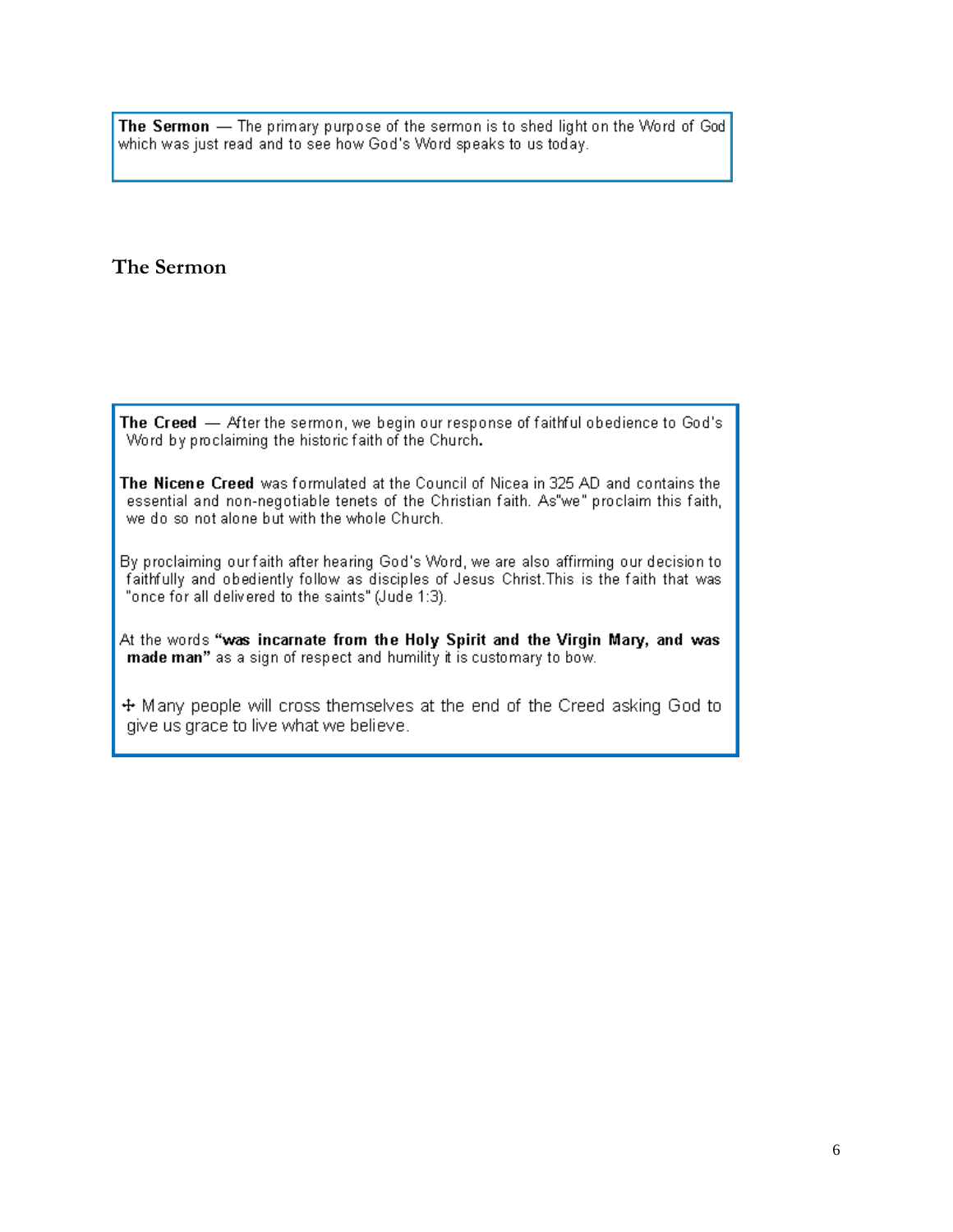#### **Nicene Creed**

*All stand to recite the Nicene Creed, the Celebrant first saying* 

Let us confess our faith in the words of the Nicene Creed:

#### *Celebrant and People*

We believe in one God, the Father, the Almighty, maker of heaven and earth, of all that is, visible and invisible.

We believe in one Lord, Jesus Christ, the only Son of God, eternally begotten of the Father, God from God, Light from Light, true God from true God, begotten, not made, of one Being with the Father; through him all things were made.

For us and for our salvation he came down from heaven, was incarnate from the Holy Spirit and the Virgin Mary, and was made man. For our sake he was crucified under Pontius Pilate; he suffered death and was buried.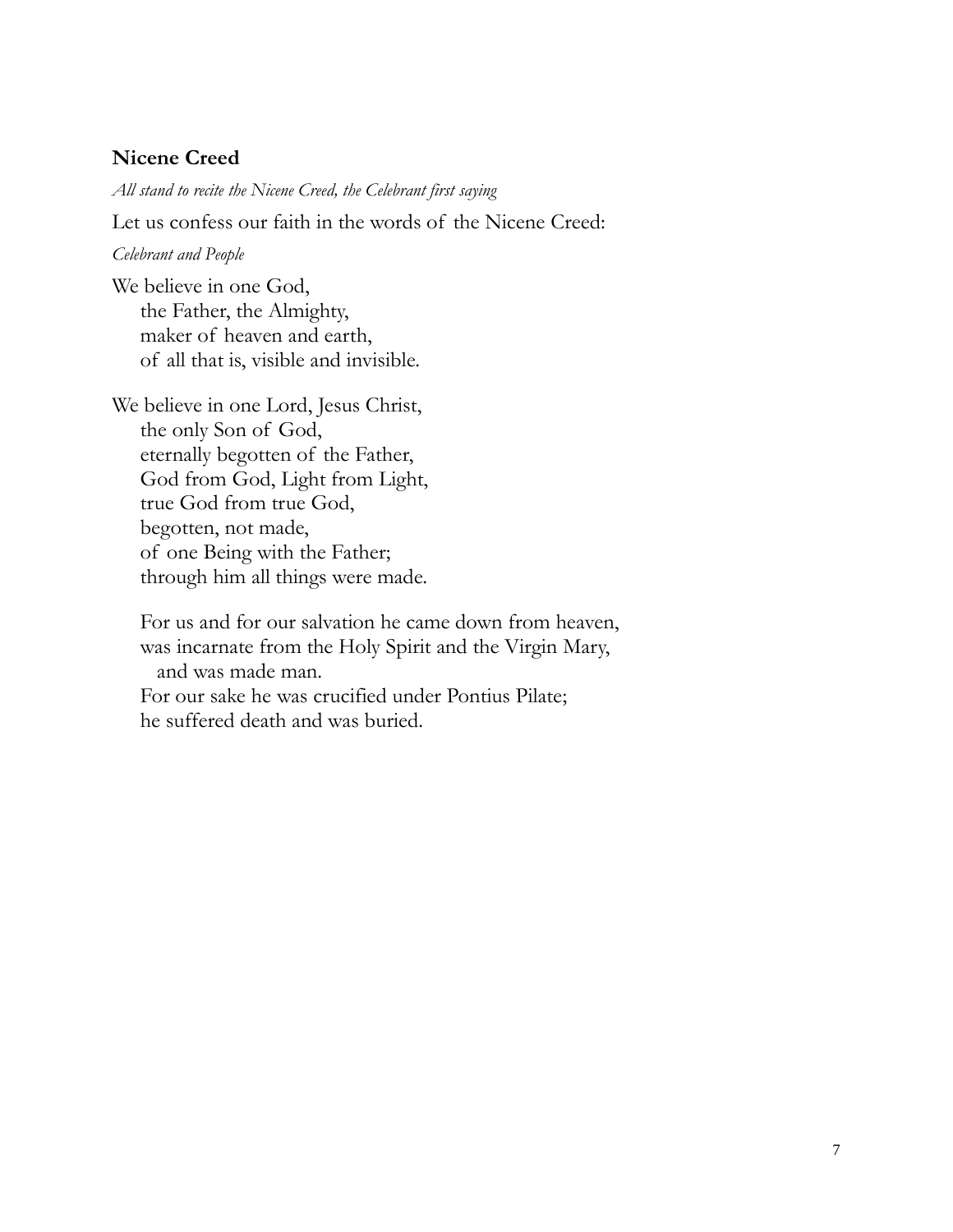On the third day he rose again in accordance with the Scriptures; he ascended into heaven and is seated at the right hand of the Father. He will come again in glory to judge the living and the dead, and his kingdom will have no end.

We believe in the Holy Spirit, the Lord, the giver of life, who proceeds from the Father and the Son, who with the Father and the Son is worshiped and glorified, who has spoken through the prophets.

We believe in one holy catholic and apostolic Church. We acknowledge one baptism for the forgiveness of sins. We look for the resurrection of the dead, and the life of the world to come. Amen

The Prayers of the People are comprehensive and help ensure that our prayers are balanced, praying for the whole state of Christ's Church and the world. Ideally, these prayers allow us to bear one another's burdens and join in each other's lives.

They are also meant to help shape and inform our private prayers in the coming week.

## **The Prayers of the People***.*

*After each bidding there is a time for the Clergy and People to add their own prayers, silently or aloud.*

*The Celebrant says*

Let us pray for the Church and for the world, saying, "Lord, in your mercy: hear our prayer."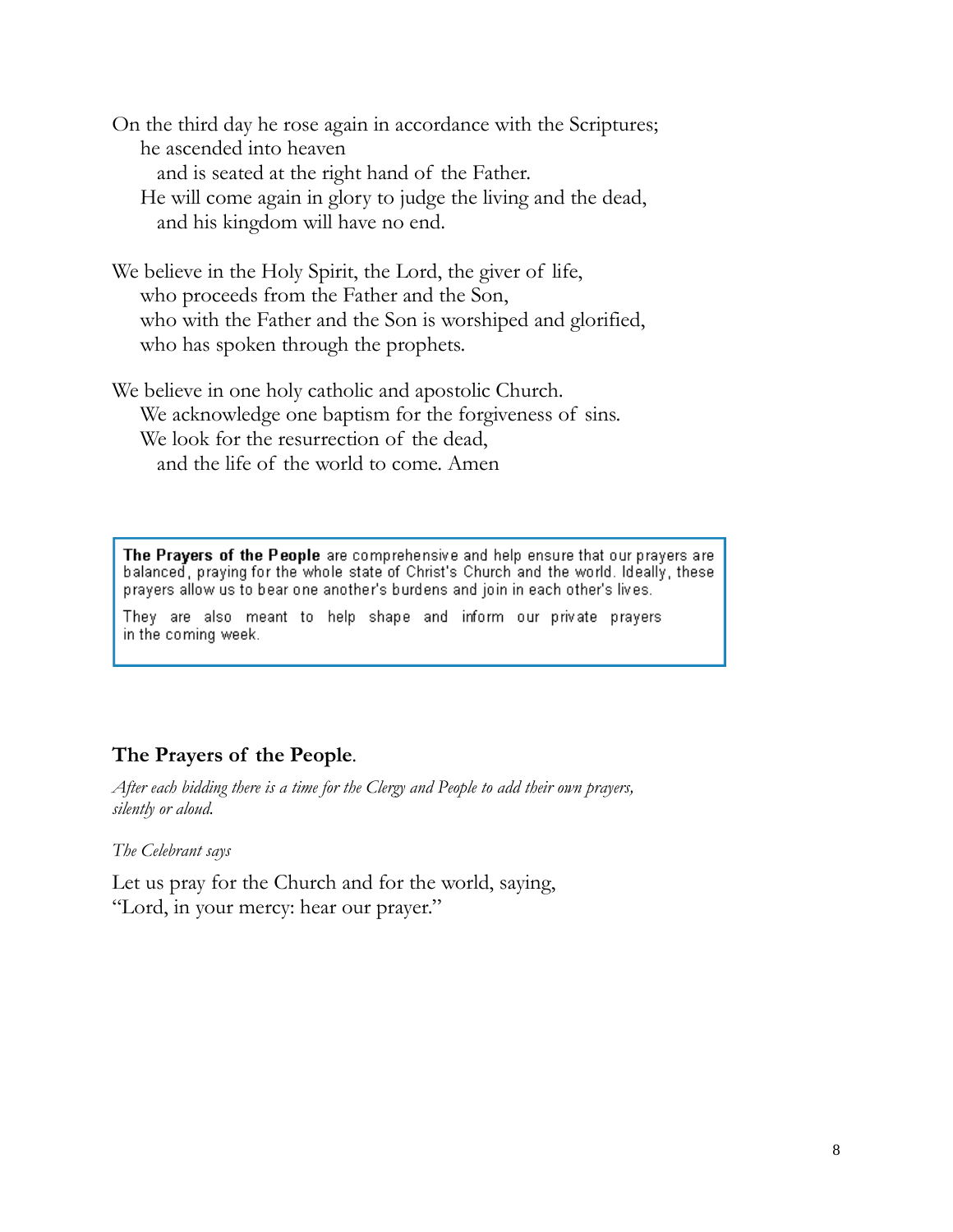*The Deacon or appointed person says*

For the peace of the whole world, and for the well-being and unity of the people of God, let us pray to the Lord.

| Silence |                      |
|---------|----------------------|
| Reader  | Lord, in your mercy. |
| People  | Hear our prayer.     |

For *Foley*, our Archbishop, and *Eric*, our Bishop, and for all the clergy and people of our diocese and congregation, let us pray to the Lord.

| Silence |                      |
|---------|----------------------|
| Reader  | Lord, in your mercy. |
| People  | Hear our prayer.     |

For all those who proclaim the Gospel at home and abroad; and for all who teach and disciple others, especially our missionaries: *The Bernardi Family, The Jun Family, Russ and Heidi Smith, and Steve Veselsky* let us pray to the Lord.

| Silence |                      |
|---------|----------------------|
| Reader  | Lord, in your mercy. |
| People  | Hear our prayer.     |

For our brothers and sisters in Christ who are persecuted for their faith, let us pray to the Lord.

| Silence |                      |
|---------|----------------------|
| Reader  | Lord, in your mercy. |
| People  | Hear our prayer.     |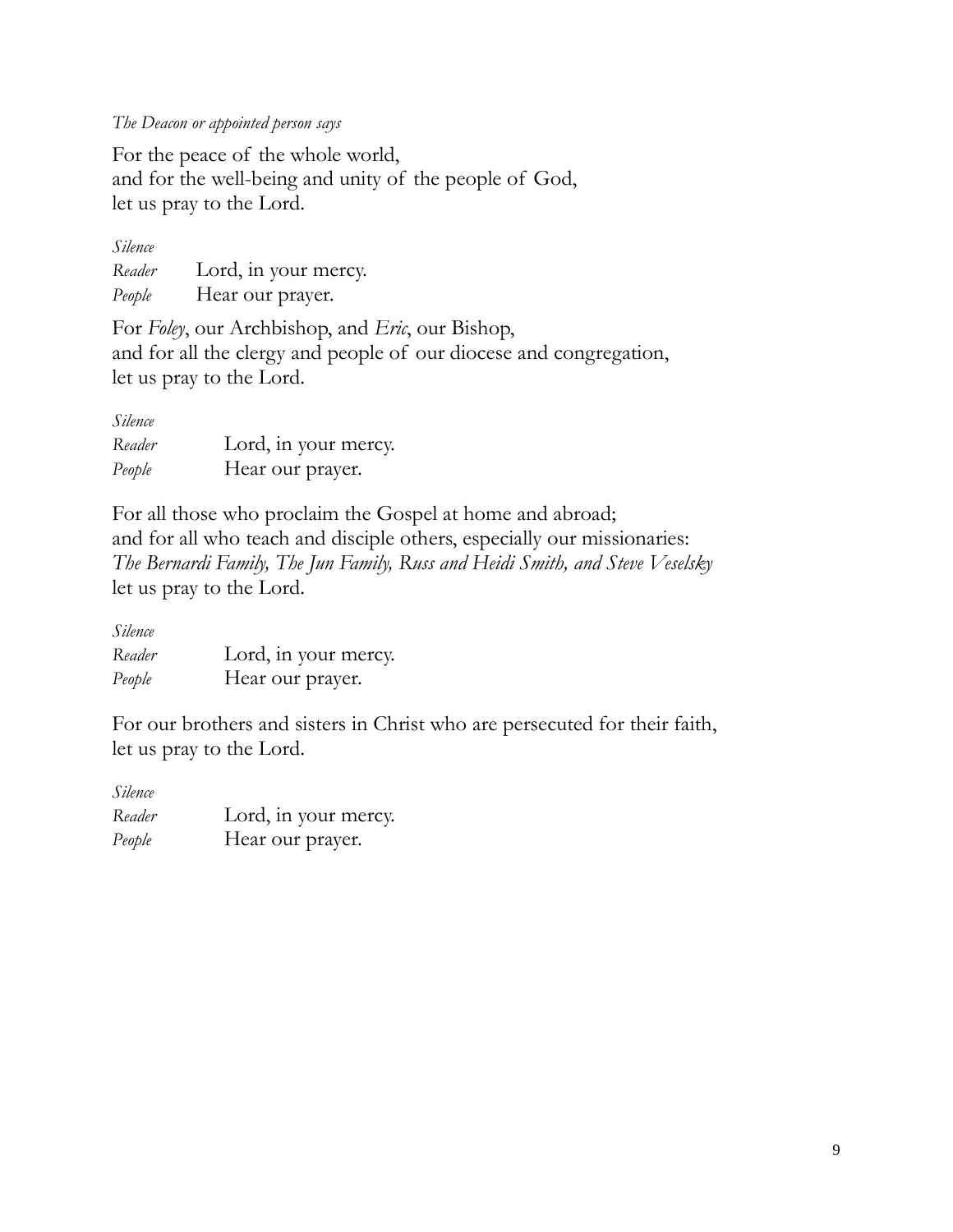For our nation, for those in authority and for all in public service let us pray to the Lord.

| Silence |                      |
|---------|----------------------|
| Reader  | Lord, in your mercy. |
| People  | Hear our prayer.     |

For all those who are in trouble, sorrow, need, sickness, or any other adversity especially \_\_\_\_\_\_\_\_\_, let us pray to the Lord.

| Silence |                      |
|---------|----------------------|
| Reader  | Lord, in your mercy. |
| People  | Hear our prayer.     |

For all those who departed this life in the certain hope of the resurrection, in thanksgiving let us pray to the Lord.

| Silence |                     |
|---------|---------------------|
| Reader  | Lord in your mercy. |
| People  | Hear our prayer.    |

*The Celebrant concludes with the following prayer*

Heavenly Father, grant these our prayers for Jesus Christ's sake, our only Mediator and Advocate, who lives and reigns with you in the unity of the Holy Spirit, now and forever. *Amen.*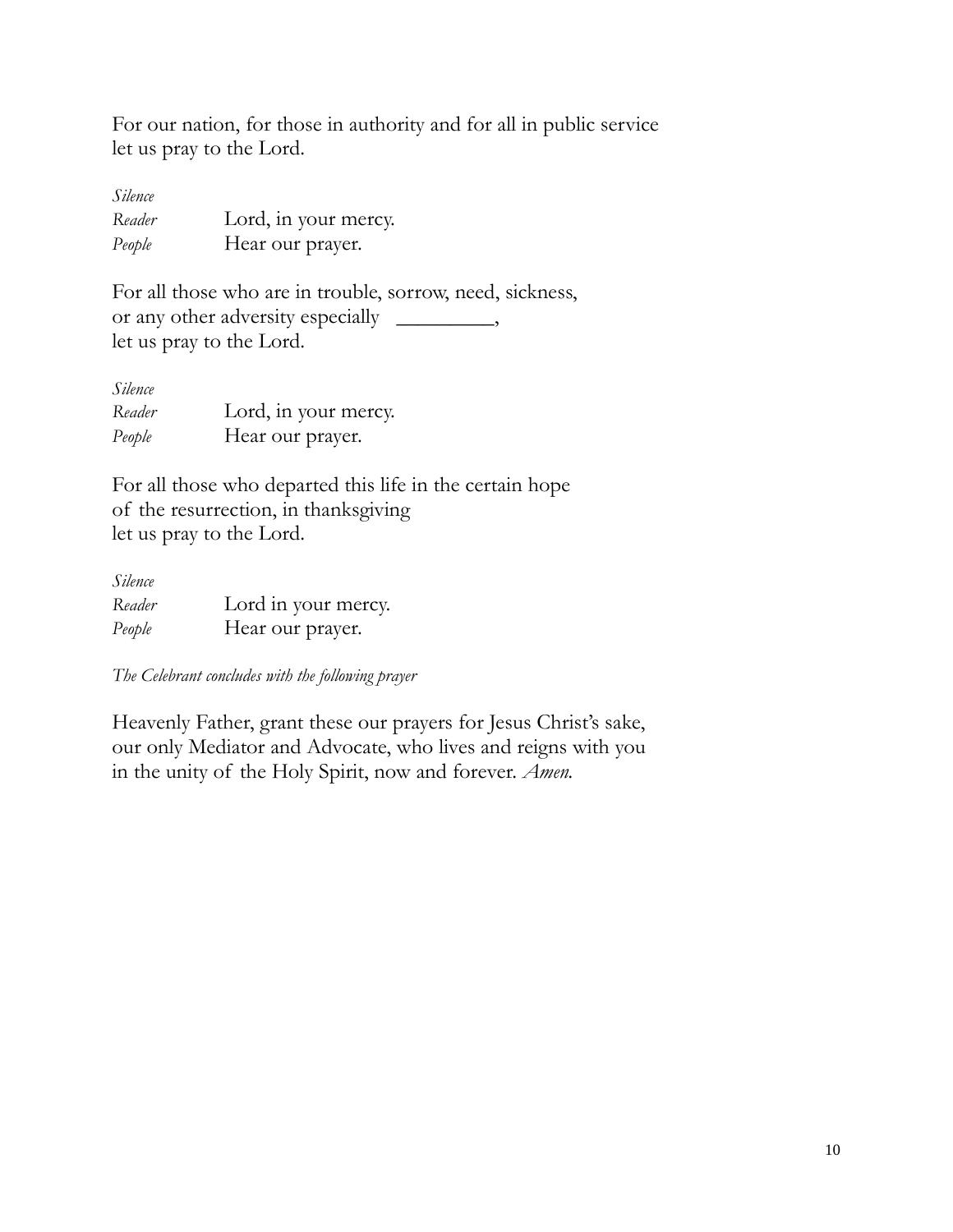Confession of sin happens within the context of relationship, both with God and each other. The acknowledgment of our sin is an awareness of where we have failed to love God with our whole heart, soul, mind, and strength, and failed to love our neighbors as ourselves.

We confess together, in community, before God who has given us Himself. Once we admit that we have not lived in accord with God's loving purpose and desire for our lives, we repent.

To repent literally means to "turn around." Repentance is a change of course back to God's ways.

The Confession is an appropriate time for us to lay our sins down at the foot of the Cross and to repent as we come back to the God who loves us.

#### **The Confession and Absolution of Sin**

*The Deacon or other person appointed says the following*

Let us humbly confess our sins to Almighty God,

*Silence*

*The Deacon and People kneel as able and pray*

Most merciful God,

we confess that we have sinned against you

in thought, word and deed,

by what we have done, and by what we have left undone.

We have not loved you with our whole heart; we have not loved our neighbors as ourselves. We are truly sorry and we humbly repent.

For the sake of your Son Jesus Christ, have mercy on us and forgive us; that we may delight in your will, and walk in your ways, to the glory of your Name. Amen.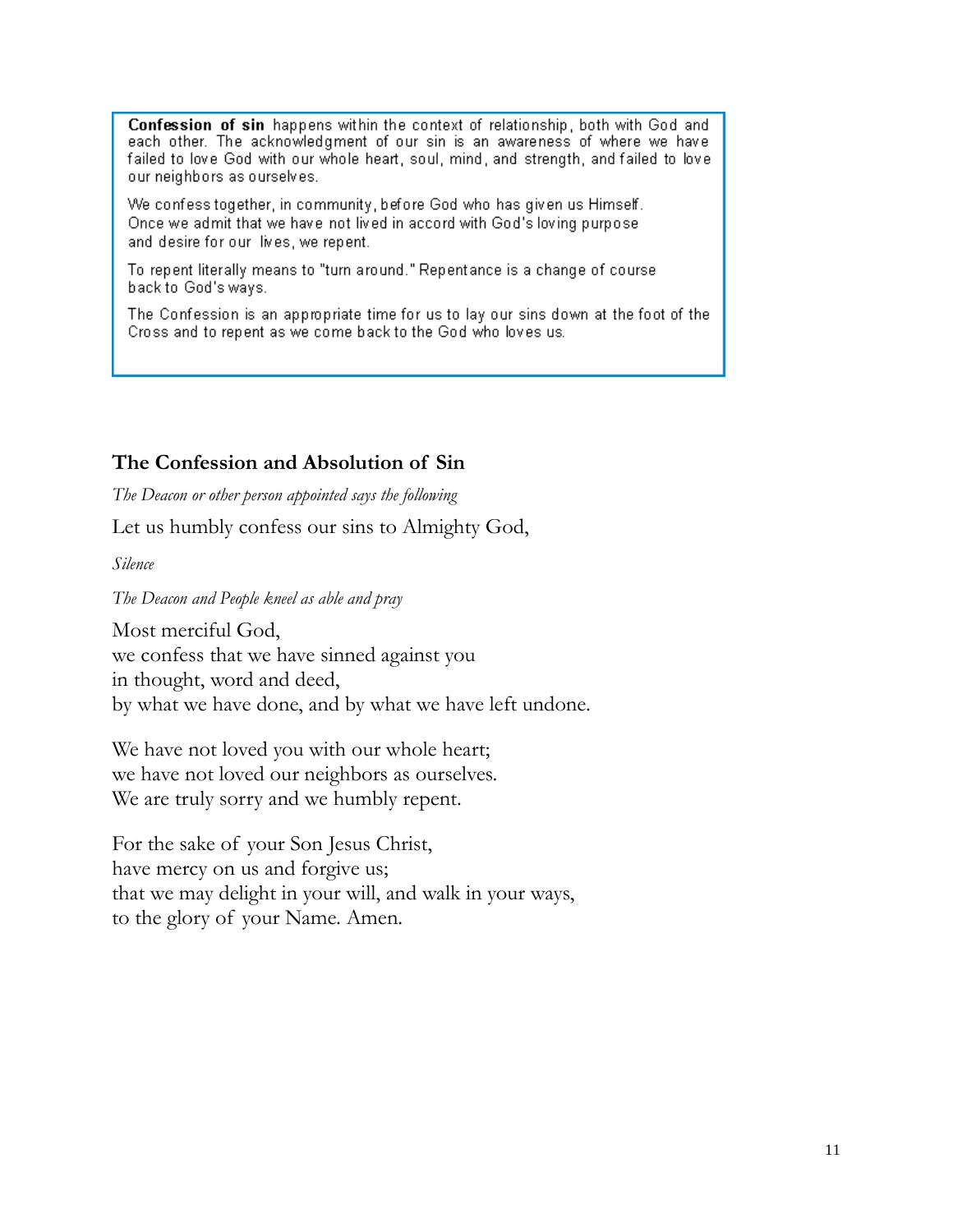#### *The Bishop or Priest stands and says*

Almighty God, our heavenly Father, who in his great mercy has promised forgiveness of sins to all those who sincerely repent and with true faith turn to him, have mercy upon you, pardon and deliver you from all your sins, confirm and strengthen you in all goodness, and bring you to everlasting life; through Jesus Christ our Lord. *Amen.*

## **The Comfortable Words**

*The Celebrant may then say one or more of the following sentences, first saying*

Hear the Word of God to all who truly turn to him.

Come to me, all who labor and are heavy laden, and I will give you rest. *Matthew 11:28*

God so loved the world, that he gave his only-begotten Son, that whoever believes in him should not perish but have eternal life. *John 3:16*

The saying is trustworthy and deserving of full acceptance, that Christ Jesus came into the world to save sinners. *1 Timothy 1:15*

If anyone sins, we have an advocate with the Father, Jesus Christ the righteous. He is the propitiation for our sins, and not for ours only but also for the sins of the whole world. *1 John 2:1-2*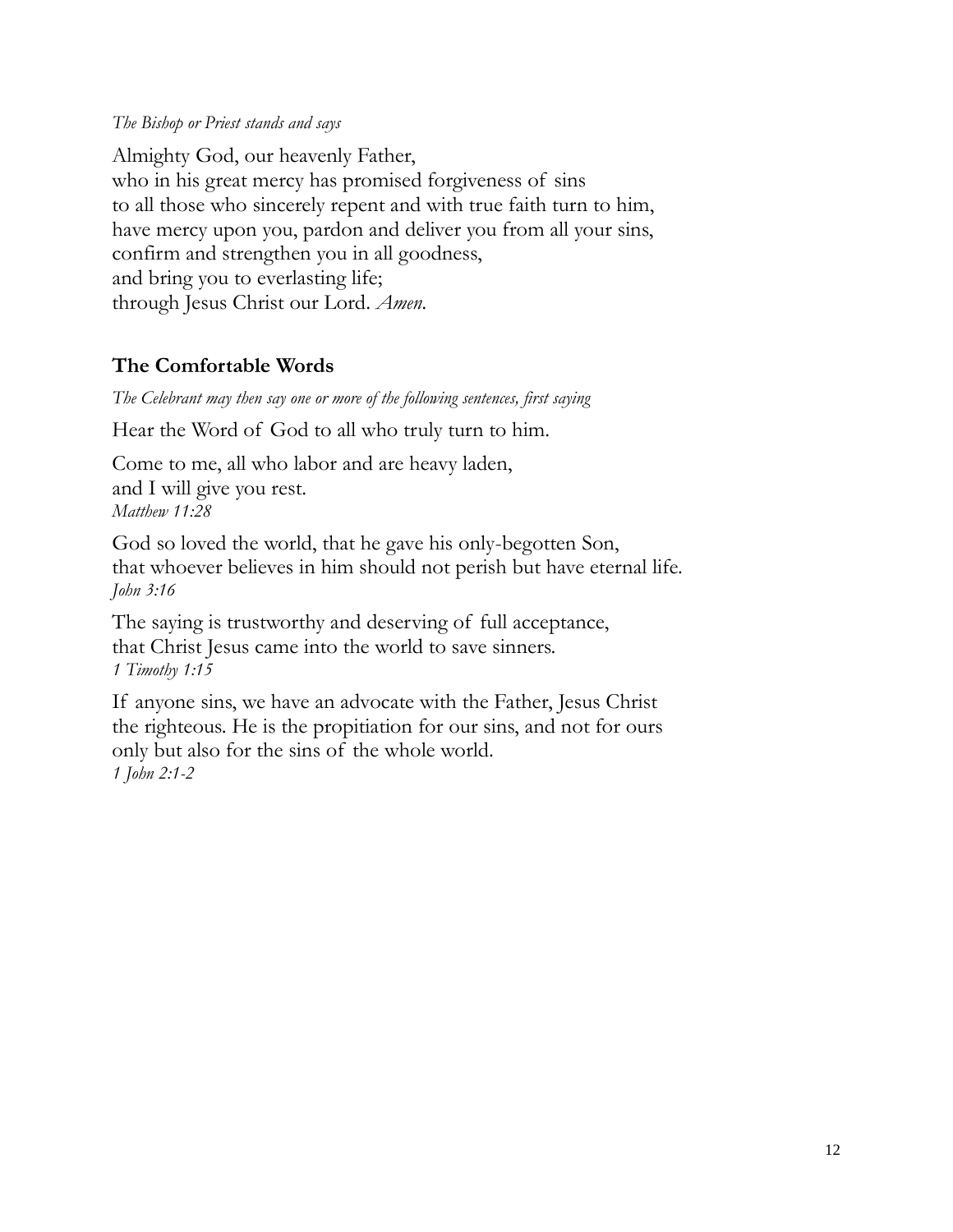The Peace is placed before the Eucharist but after the Confession and Absolution because here we extend the love and reconciliation we have received from God to one another. It is done with the words of Christ in mind: "If you are offering your gift at the altar and there remember that your brother has something against you, leave your gift there before the altar and go. First be reconciled to your brother, and then come and offer your gift." Matthew 5:23-24 ESV

# **The Peace**

| Celebrant | The Peace of the Lord be always with you. |
|-----------|-------------------------------------------|
| People    | And with your spirit.                     |

*Then the Ministers and People may greet one another in the name of the Lord.*

#### **Announcements and Celebrations**

#### For a Birthday

Watch over thy *children* O Lord, as *their* days increase; bless and guide *them* wherever *they* may be. Strengthen *them* when *they* stand; comfort *them*  when discouraged or sorrowful; raise *them* up if *they* fall; and in *their* hearts may thy peace which passes understanding abide all the days of *their* lives; through Jesus Christ our Lord. *Amen*.

#### For Anniversary

O God, you have so consecrated the covenant of marriage that in it is represented the spiritual unity between Christ and his Church: Send therefore your blessing upon these your servants, that they may so love, honor, and cherish each other in faithfulness and patience, in wisdom and true godliness, that their home may be a haven of blessing and peace; through Jesus Christ our Lord, who lives and reigns with you and the Holy Spirit, one God, now and for ever. *Amen.*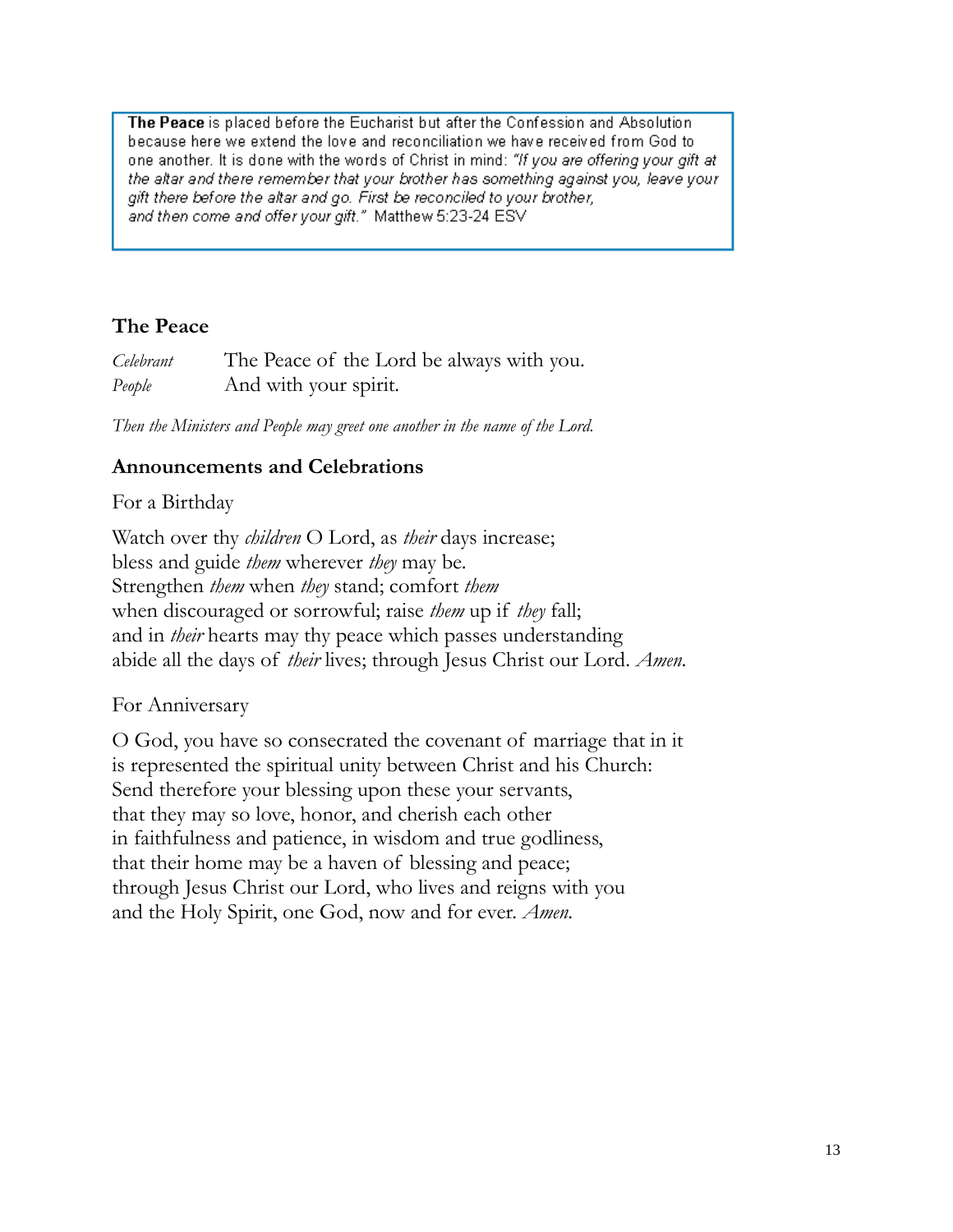The Offertory is the gathering of the People's offering to God. These offerings include money as well as bread and wine, thus symbolizing the fruit of our labor.As the gifts are brought forward, we are all placing our gifts upon the altar.

## **The Offertory**

*Celebrant* Walk in love, as Christ loved us and gave himself up for us, a fragrant offering and sacrifice to God. *Ephesians 5:2*

*The Offertory Hymn is sung and the people stand while the offerings are presented.* 

#### The Doxology

Praise God from whom all blessings flow Praise Him all creatures here below Praise Him above ye heavenly hosts Praise Father, Son, and Holy Ghost.. Amen

# ÷

#### Why do we make the Sign of the Cross?

You may notice some people making the Sign of the Cross + at different points in the service: This is typically done with the right hand by first touching their foreheads, then their chests (over the heart), then their left shoulder, then their right, and finally back to their chests. It is often done when we say the name of the Trinity, when we receive Communion, when we are blessed, when our sins are absolved, when we mention the dead, and on a few other occasions.

The Sign of the Cross is a powerful invocation of God's Holy Name and presence. It is also a reminder that we have been crucified with Christ and are sealed by the Holy Spirit.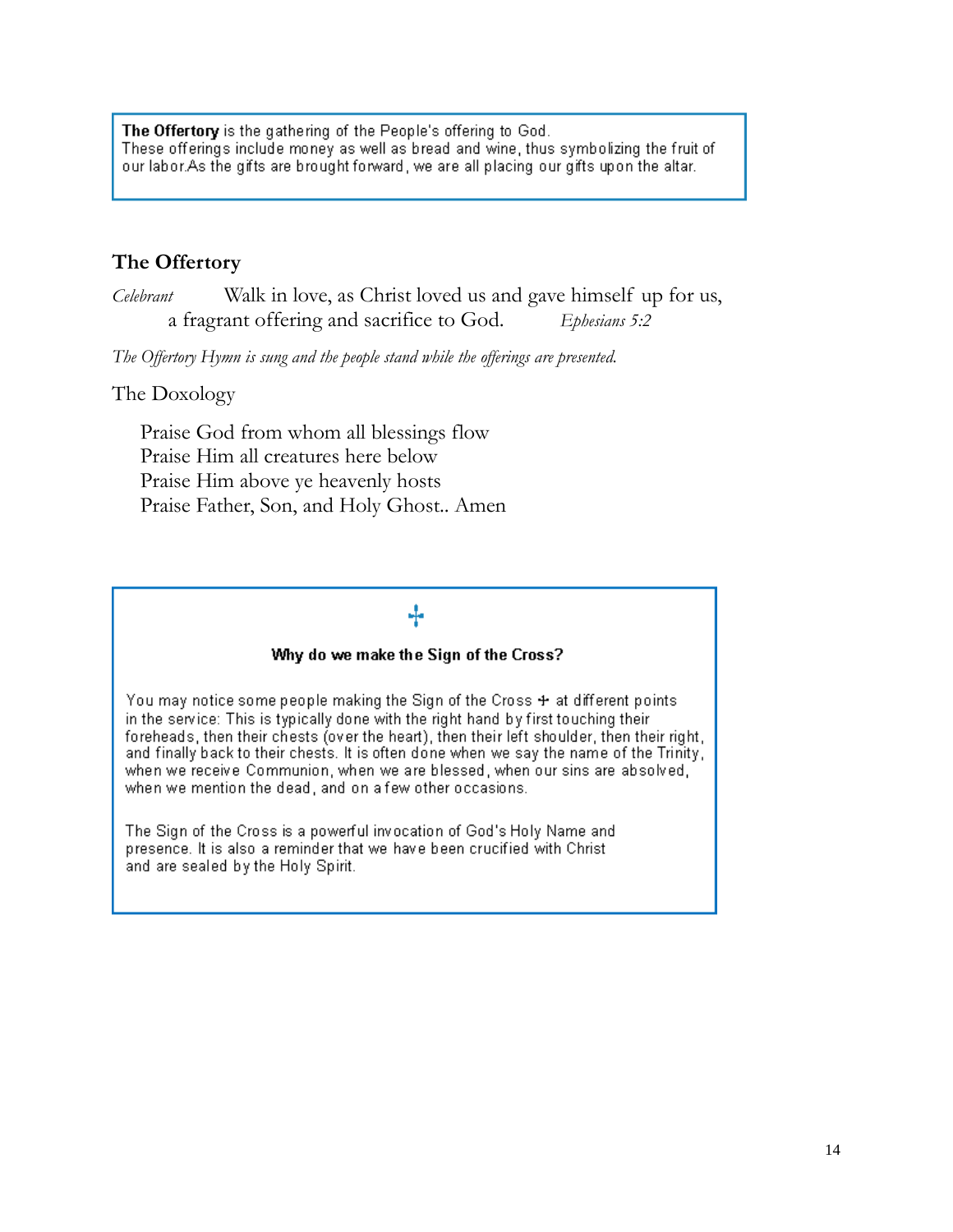The Sursum Corda (Latin: Lift up your hearts) is three-fold: (1) an exchange of formal greeting between priest and people, (2) an invitation to lift the heart to God, the people responding in agreement, and (3) an invitation to give thanks (the word 'Eucharist' means 'give thanks'), the people answering that it is proper to do so.

# **The Sursum Corda**

*The People remain standing. The Celebrant faces them and sings or says*

| People    | The Lord be with you.<br>And with your spirit. |
|-----------|------------------------------------------------|
| Celebrant | Lift up your hearts.                           |
| People    | We lift them to the Lord.                      |
| Celebrant | Let us give thanks to the Lord our God.        |
| People    | It is right to give him thanks and praise.     |

#### *The Celebrant continues*

It is right, and a good and joyful thing, always and everywhere to give thanks to you, Father Almighty.

Through Jesus Christ our Lord; for he is your living Word from before time and for all ages; by him you created all things, and by him you make all things new.

#### *The Celebrant concludes*

Therefore we praise you, joining our voices with Angels and Archangels and with all the company of heaven, who forever sing this hymn to proclaim the glory of your Name: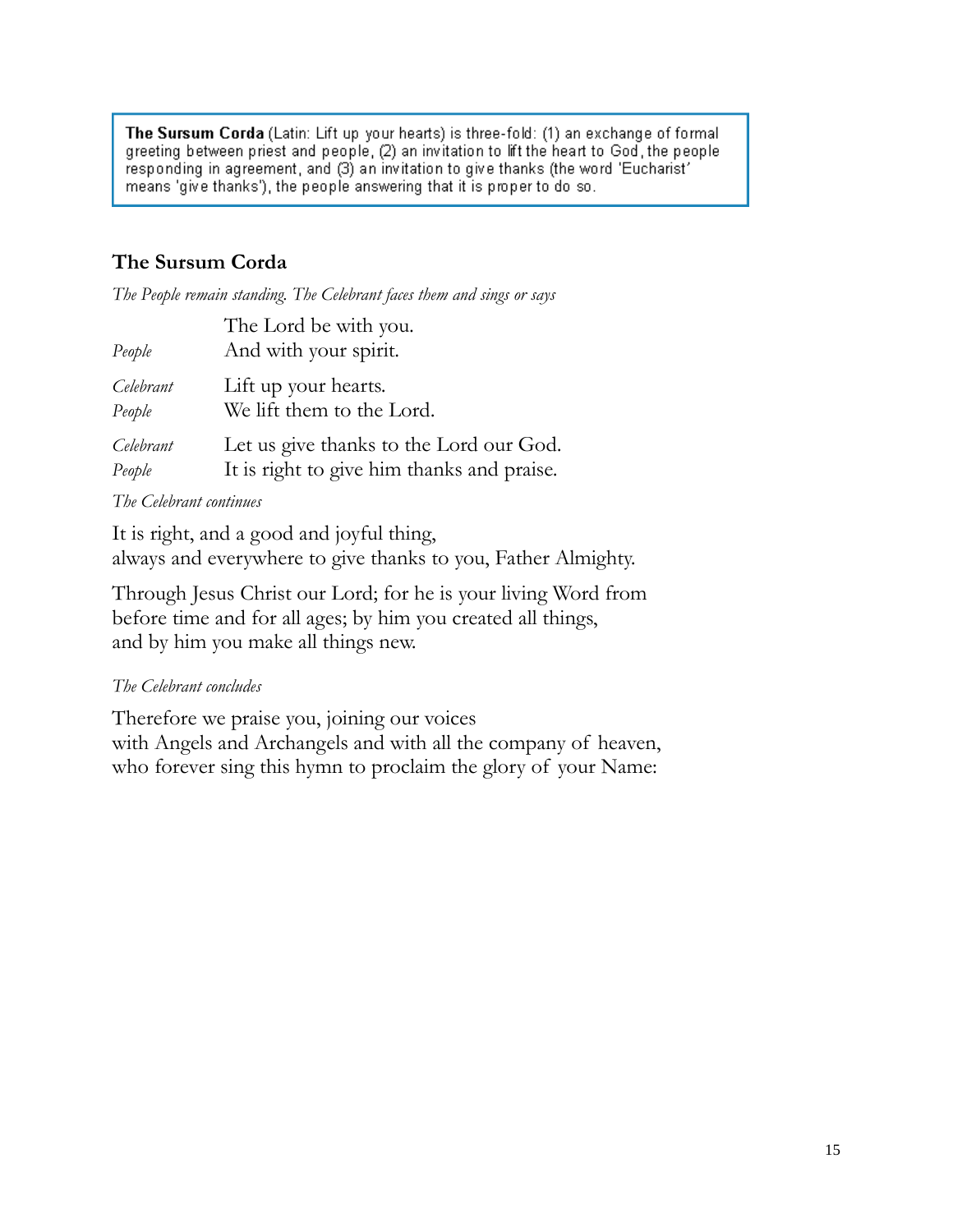Sanctus is Latin for "holy." Echoing the scene of Isaiah 6 and Revelation 4, the Sanctus reminds us that we are in the presence of the perfectly holy God. The first part of the chant is based upon Isaiah 6:3 and Daniel 7:10. The second part is based on Matthew 21:9. Some people bow during the first part of the Sanctus to acknowledge God's holy presence.

#### **The Sanctus**

*Celebrant and People*

Holy, Holy, Holy, Lord God of power and might, heaven and earth are full of your glory. Hosanna in the highest. Blessed is he who comes in the name of the Lord.

Hosanna in the highest.

**Prayer of Consecration** - This is one of the most sacred and holy moments in the liturgy in which the very words of Christ are spoken over the elements and they are mysteriously, mystically, and sacramentally transformed by the Holy Spirit into the very Body and Blood of Christ (while not ceasing to also be bread and wine).

If you would like to learn more about this, feel free to talk to the priest after the service and set up a time to discuss sacramental theology and the Eucharist.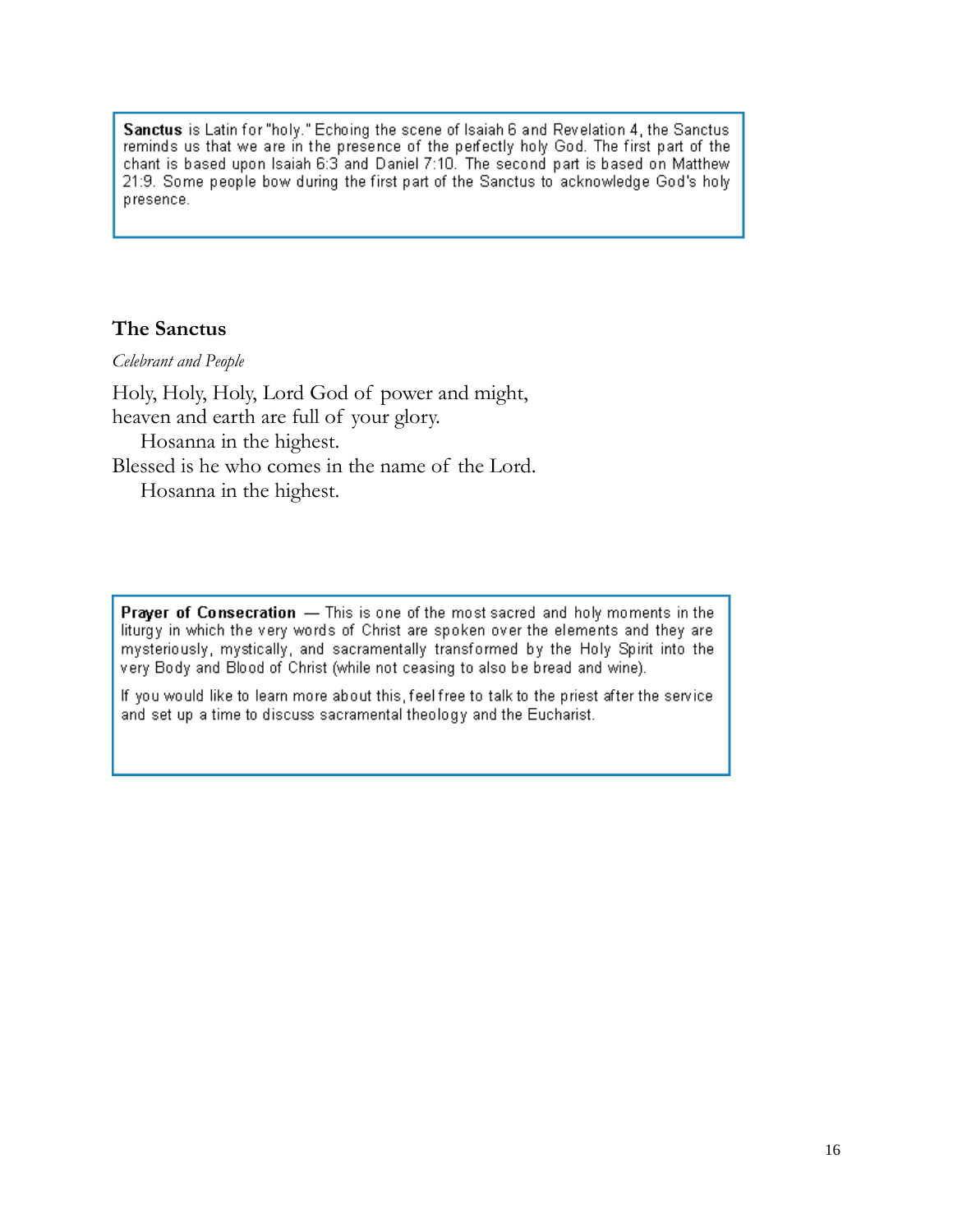# **The Prayer of Consecration**

*The People stand or kneel. The Celebrant continues*

Holy and gracious Father: In your infinite love you made us for yourself; and when we had sinned against you and become subject to evil and death, you, in your mercy, sent your only Son into the world for our salvation.

By the Holy Spirit and the Virgin Mary he became flesh and dwelt among us. In obedience to your will, he stretched out his arms upon the cross and offered himself once for all, that by his suffering and death we might be saved. By his resurrection he broke the bonds of death, trampling Hell and Satan under his feet. As our great high priest, he ascended to your right hand in glory, that we might come with confidence before the throne of grace.

*At the following words concerning the bread, the Celebrant is to hold it, or lay a hand upon it, and here may break the bread; and at the words concerning the cup, to hold or place a hand upon the cup and any other vessel containing the wine to be consecrated.*

On the night that he was betrayed, our Lord Jesus Christ took bread; and when he had given thanks, he broke it, and gave it to his disciples, saying, "Take, eat; this is my Body which is given for you:

Do this in remembrance of me."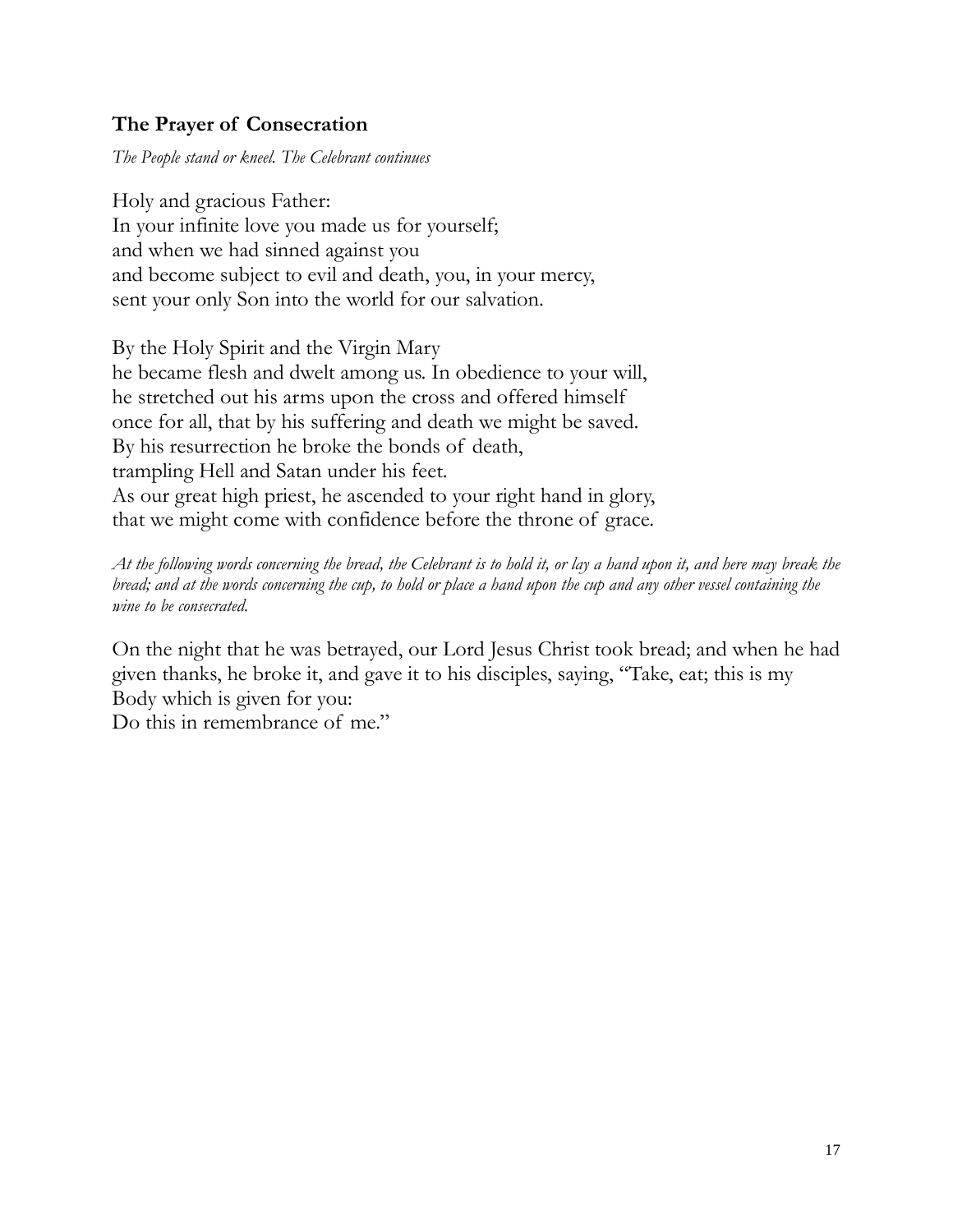Likewise after supper, Jesus took the cup, and when he had given thanks, he gave it to them, saying, "Drink this, all of you; for this is my Blood of the New Covenant, which is shed for you, and for many, for the forgiveness of sins: Whenever you drink it, do this in remembrance of me."

Therefore we proclaim the mystery of faith:

*Celebrant and People*

Christ has died. Christ is risen. Christ will come again.

We celebrate the memorial of our redemption, O Father, in this sacrifice of praise and thanksgiving, and we offer you these gifts.

Sanctify them by your Word and Holy Spirit to be for your people the Body and Blood of your Son Jesus Christ.

Sanctify us also, that we may worthily receive this holy sacrament, and be made one body with him, so that he may dwell in us and we in him. And bring us with all your saints into the fullness of your heavenly kingdom, where we shall see our Lord face to face. All this we ask through your Son Jesus Christ:

By him, and with him, and in him, in the unity of the Holy Spirit, all honor and glory is yours, Almighty Father, now and forever. *Amen.*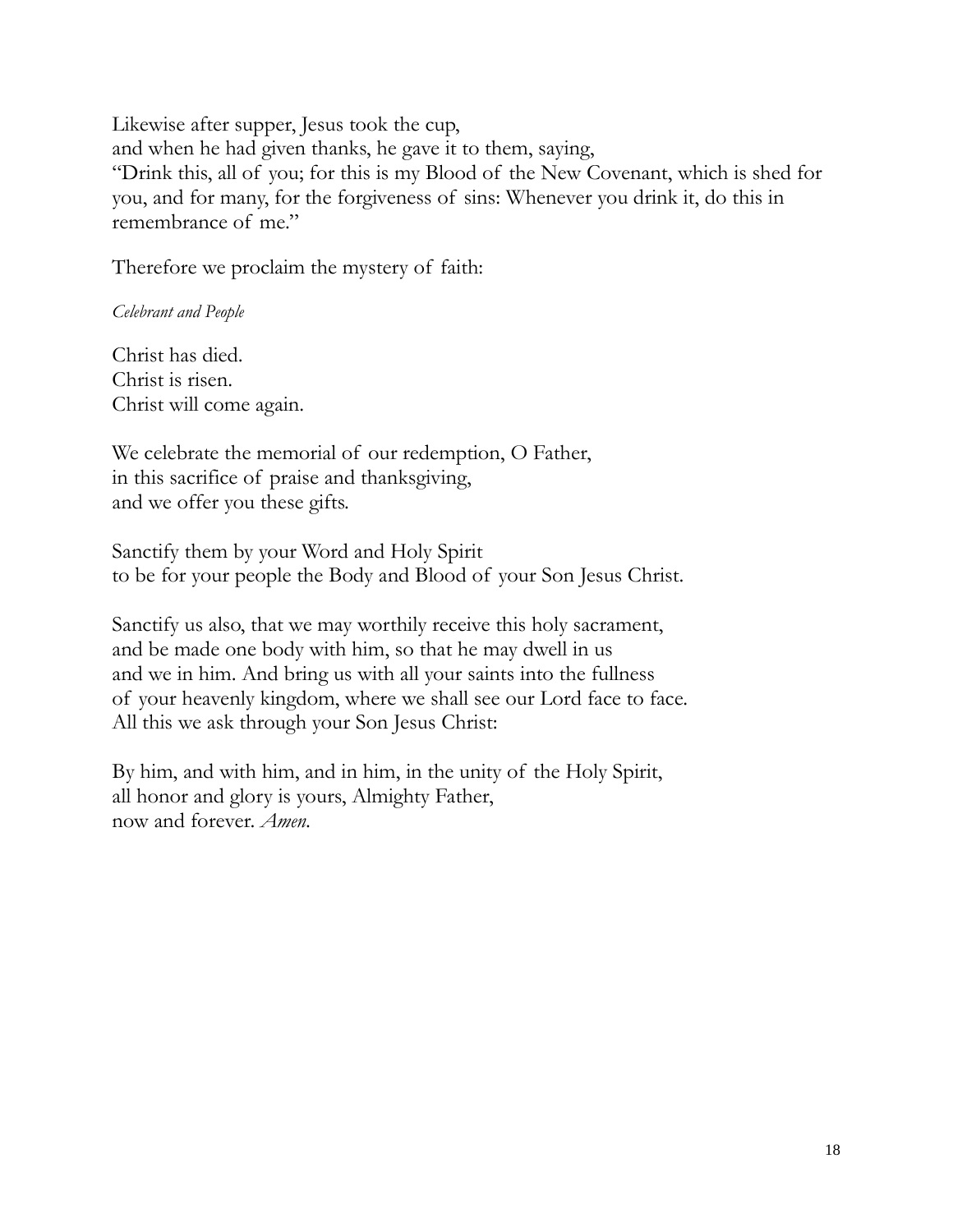## **The Lord's Prayer**

*The Celebrant then says*

And now as our Savior Christ has taught us, we are bold to pray

*Celebrant and People together pray*

Our Father, who art in heaven, hallowed be thy Name. Thy kingdom come, thy will be done, on earth as it is in heaven.

Give us this day our daily bread. And forgive us our trespasses, as we forgive those who trespass against us. And lead us not into temptation, but deliver us from evil.

For thine is the kingdom, and the power, and the glory, forever and ever. *Amen.*

The Fraction - The bread must be broken in order to be distributed to the People. Breaking the bread reminds us that Jesus' body was broken on the Cross for us. He continues to live as the One who was slain.

"Christ our Passover is sacrificed for us; Therefore let us keep the feast" comes from 1 Corinthians 5:7-8.

In that passage, believers are called to respond to Christ's sacrifice by decisively rejecting old ways and to pledge themselves to living out their new identity in Christ. It is an invitation, then, to come to the Table for renewal of discipleship.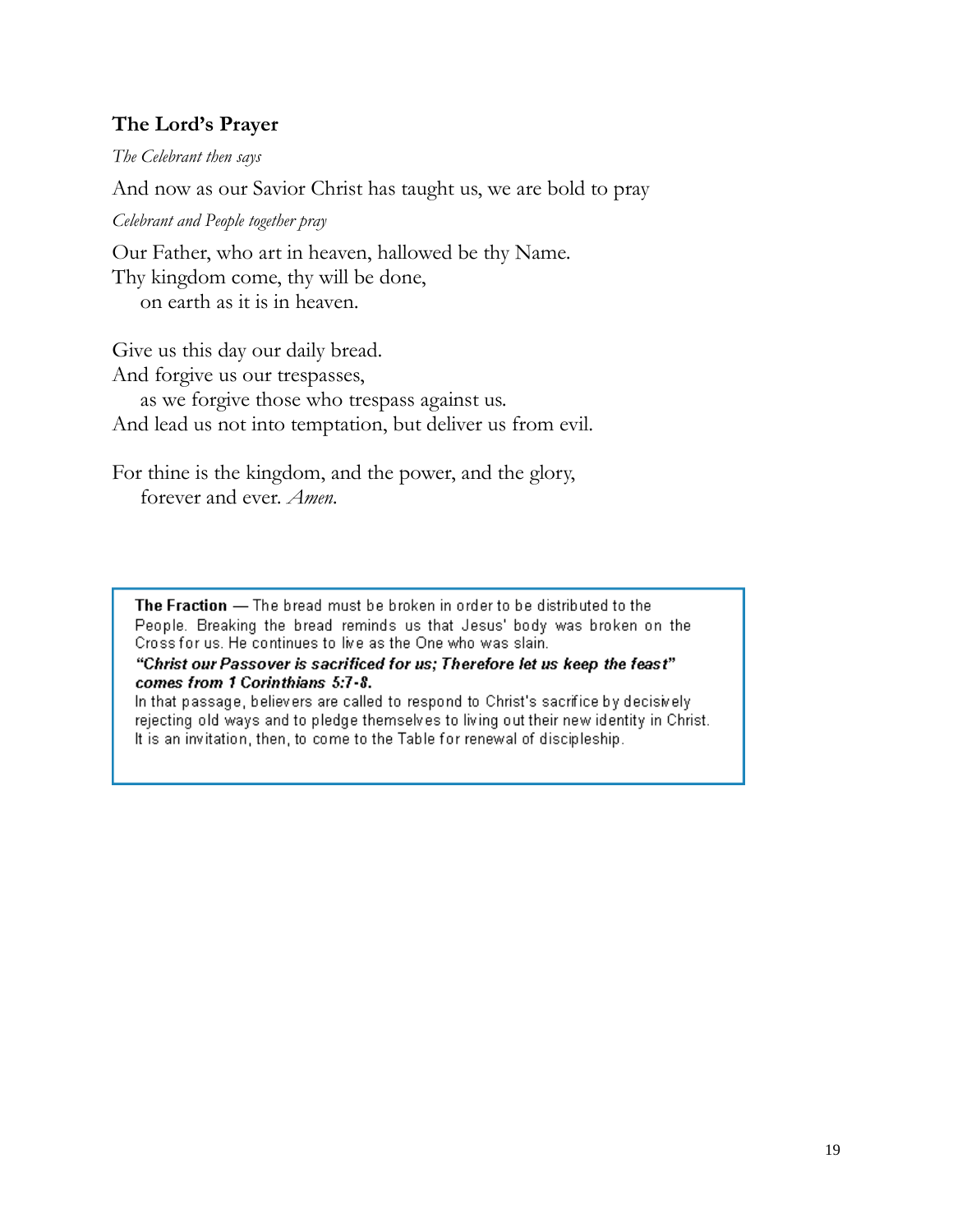# **The Fraction**

*The Celebrant breaks the consecrated Bread.* 

*A period of silence is kept.* 

*Then may be sung or said*

*Celebrant* Christ our Passover is sacrificed for us.

*People* Therefore let us keep the feast

The Prayer of Humble Access was written by Archbishop Cranmer (the compiler of the Anglican Prayer Book) in 1548. It seeks to make any thoughts of selfaggrandizement vanish and help a person focus on Christ's Body and Blood and their deep significance—that even though we are unworthy, God, through Christ, calls us to Himself, that we may dwell in Him, and He in us.

# **The Prayer of Humble Access**

*Celebrant and People together*

We do not presume to come to this your table, merciful Lord, trusting in our own righteousness, but in your abundant and great mercies.

We are not worthy so much as to gather up the crumbs under your table. But you are the same Lord, who always delights in showing mercy.

Grant us, therefore, gracious Lord, so to eat the flesh of your dear Son Jesus Christ and to drink his blood, that our sinful bodies may be made clean by his body, and our souls washed through his most precious blood, and that we may evermore dwell in him, and he in us. *Amen*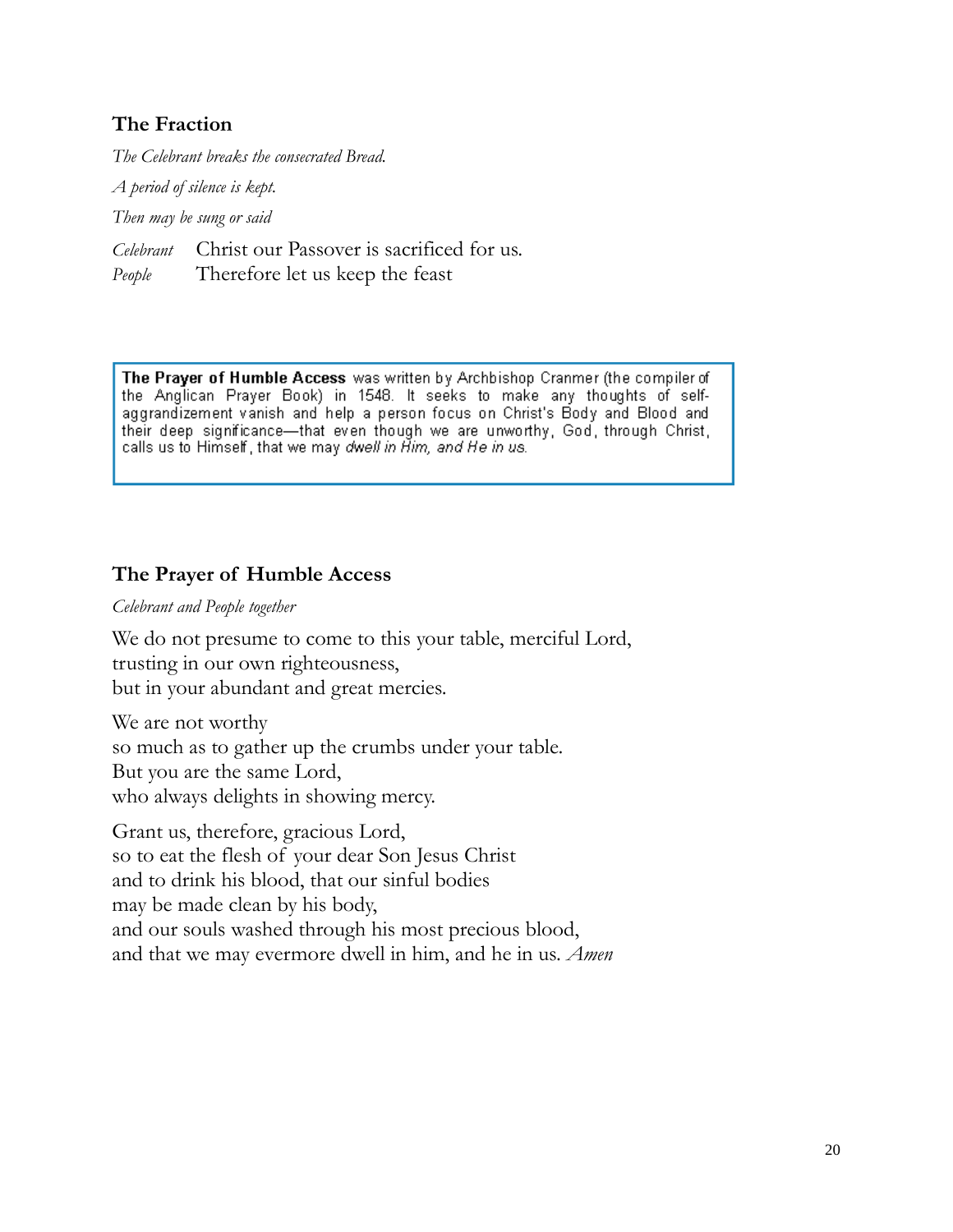# **The Agnus Dei**

*The following or some other suitable anthem may be sung or said here.* Lamb of God, you take away the sin of the world,

*Have mercy on us.*

Lamb of God, you take away the sin of the world,

*Have mercy on us.*

Lamb of God, you take away the sin of the world,

*Grant us your peace.*

Ascension Anglican Church welcomes all Christians who have been Baptized in water in the name of the Father, Son, and Holy Spirit to receive Communion. Anyone is invited to come forward and receive a blessing, signifying this by crossing your arms across your chest.

## **The Ministration of Communion**

*Facing the People, the Celebrant may say the following invitation*

The gifts of God for the People of God. Take them in remembrance that Christ died for you and feed on him in your hearts by faith, with thanksgiving.

*or this*

Behold the Lamb of God, behold him who takes away the sins of the world. Blessed are those who are invited to the marriage supper of the Lamb. *John 1:29, Revelation 19:9*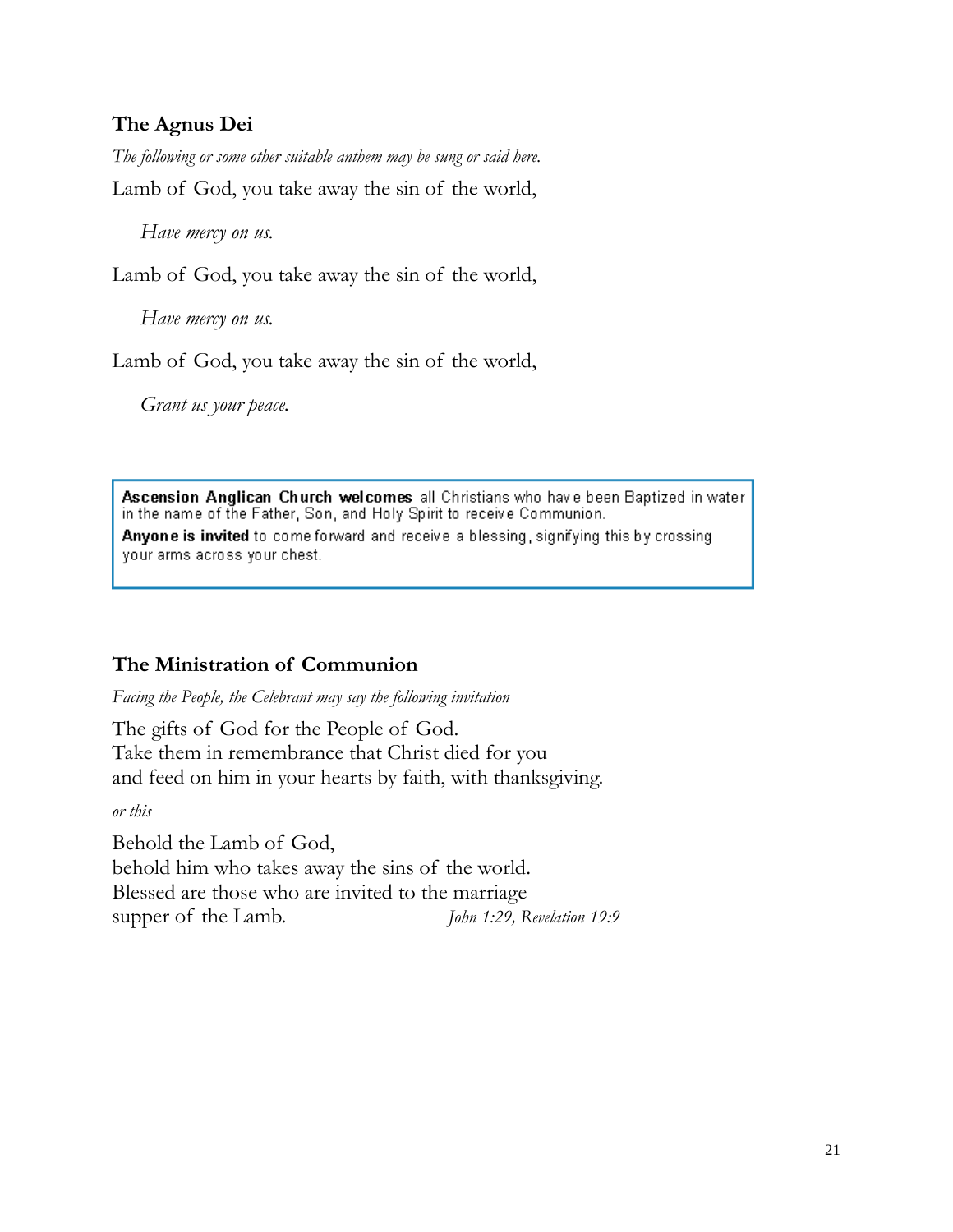*The Ministers receive the Sacrament in both kinds, and then immediately deliver it to the People.* 

*The Bread and Cup are given to the communicants with these words*

The body of Christ, the bread of heaven. The blood of Christ, the cup of salvation.

Post-Communion Prayer - This prayer reminds us that in receiving Communion we not only affirm that God has made us His own, but we receive grace for strength to continue to play our part in the mission of Christ's Church in the world.

#### **The Post Communion Prayer**

*After Communion, the Celebrant says*

Let us pray.

*Celebrant and People*

Heavenly Father,

we thank you for feeding us with the spiritual food of the most precious Body and Blood of your Son our Savior Jesus Christ; and for assuring us in these holy mysteries that we are living members of the Body of your Son, and heirs of your eternal kingdom.

And now, Father, send us out into the world to do the work you have given us to do, to love and serve you as faithful witnesses of Christ our Lord. To him, to you, and to the Holy Spirit, be honor and glory, now and forever. *Amen.*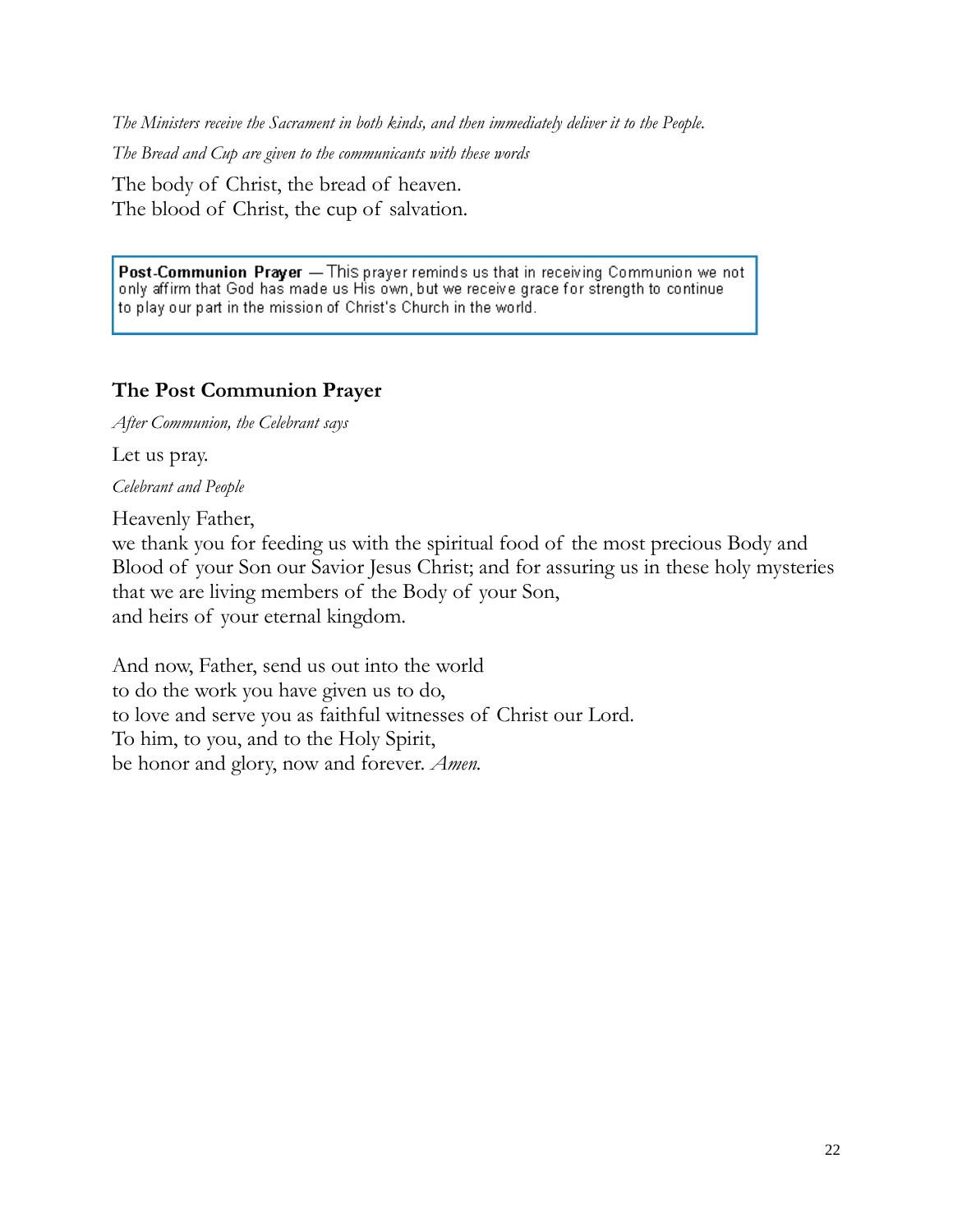#### **The Blessing**

*The Bishop when present, or the Priest, gives this or a seasonal blessing*

May the peace of God which passes all understanding Keep your hearts and minds in the knowledge and love of God, and of his Son our Savior, Jesus Christ.

And the blessing of God almighty, The Father, the Son, and the Holy Spirit, Be among you, and remain with you forever. *Amen*

*Or*

May the Lord bless you, and keep you, And make His face to shine upon you The Lord lift up the light of His countenance upon you And give you His peace

And the blessing of God almighty, The Father, the Son, and the Holy Spirit, Be among you, and remain with you forever. *Amen*

*A hymn, psalm or anthem may be sung after the Blessing (or following the Dismissal).*